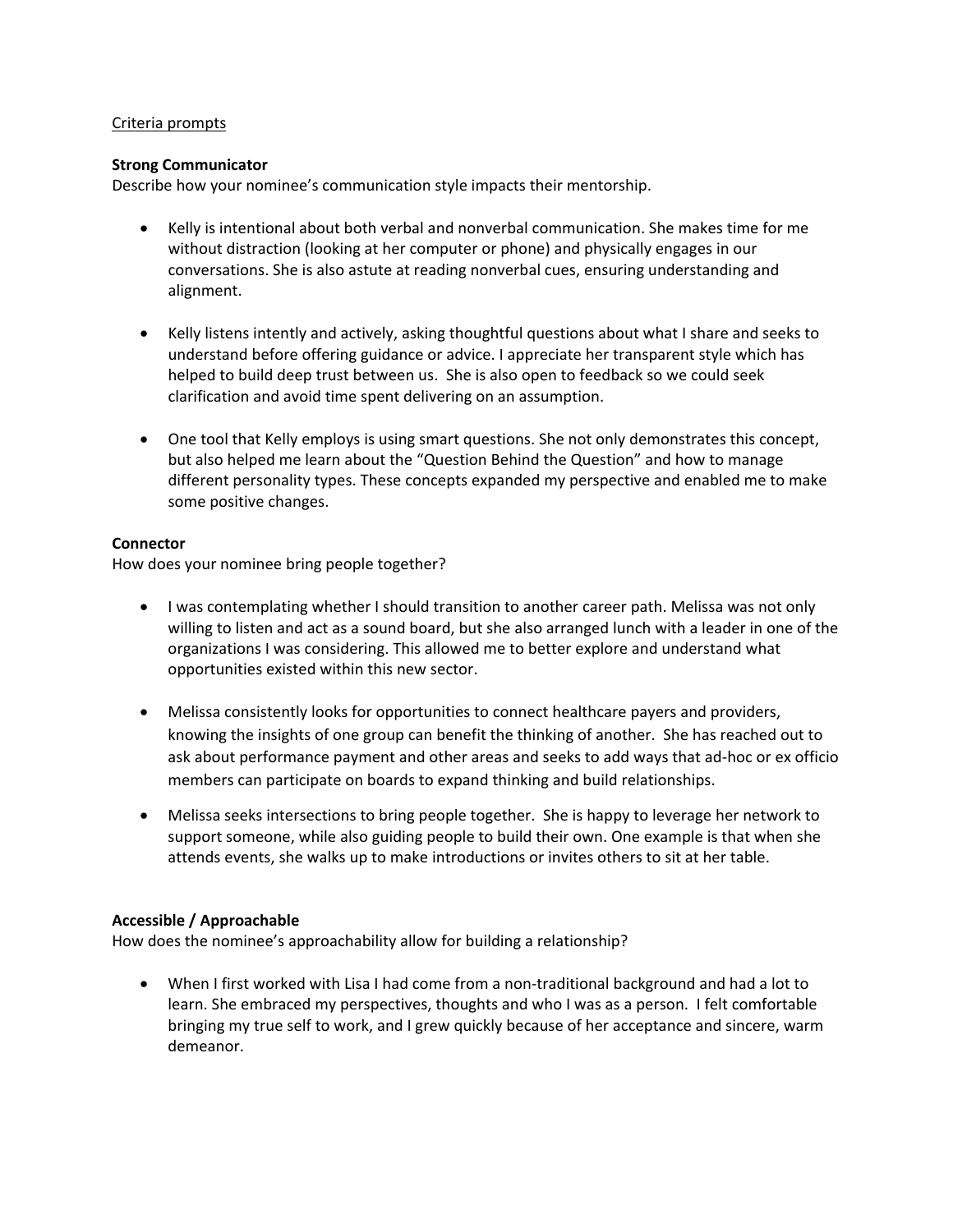- Although Lisa is an extremely busy, sought-after executive, she often checked in on me outside of our formal meeting times. During the process of preparing for an interview for a large promotion, she spent hours coaching and supporting me and preparing me for the big day.
- Lisa always had an open-door policy at work. We had weekly meetings where we would not only discuss the work at hand, but she also took time to understand what areas I would like to develop in and how she could help with that. She is kind, helpful and relatable.

# **Wisdom**

How does your nominee share their wisdom so that it contributes to the growth of others?

- Wisdom comes alive when it's shared and Julie does just that. She partnered with me to develop actions steps toward my career goal and in less than a year I had surpassed my goal. Her drive and determination to continue learning really motivated me is. Even though she is among the top in her field, she seeks more education via books, conferences, and journals, and then shares her learnings with me to help further guide my development.
- I leave conversations with Julie feeling stronger, empowered and energized about my future. Julie shares her experiences in a way that helps me build and reaffirm my own strengths. She is not selective with her wisdom, but open and willing to share whenever needed. When she doesn't agree with your opinion she doesn't tell you why you're right or wrong, but simply shares her experiences that led to the opposite opinion.
- Julie offers a breadth of knowledge that I want to absorb as quickly as possible. I have learned so much from her on being an effective leader in such a short period of time knowing her. Her depth of experience, keen judgement and holistic view has helped me immensely. For example, when I was given the opportunity to lead a negotiation, she advised what variables I should research and what personality traits I should keep in mind about the opposing party.

# **Work/life integration**

How does your nominee model or support the personal and professional aspects of your true self?

- Beth is a leader who sincerely respects and values the lives that her team have outside of work. She encourages people to unplug when they are off, and to take care of themselves and their families. When I reported to her, I had very young children and I always felt that I didn't have to choose between being a successful employee and being the mom that I want to be—as a direct result of the leadership that Beth models and supports.
- Beth sets an excellent example of how to successfully maintain work/life balance. In addition to being a senior leader, she is very active in the community and sits on a number of boards. What I've seen her do is blend her interests with community engagement. For example, she runs in 5K races aligned with her volunteer organizations and serves on committees that both her company and … Lisa seems energized by her activities and that energy is contagious.

# **Integrity/genuine**

Describe how your nominee's authenticity or integrity helps build mutual trust and respect.